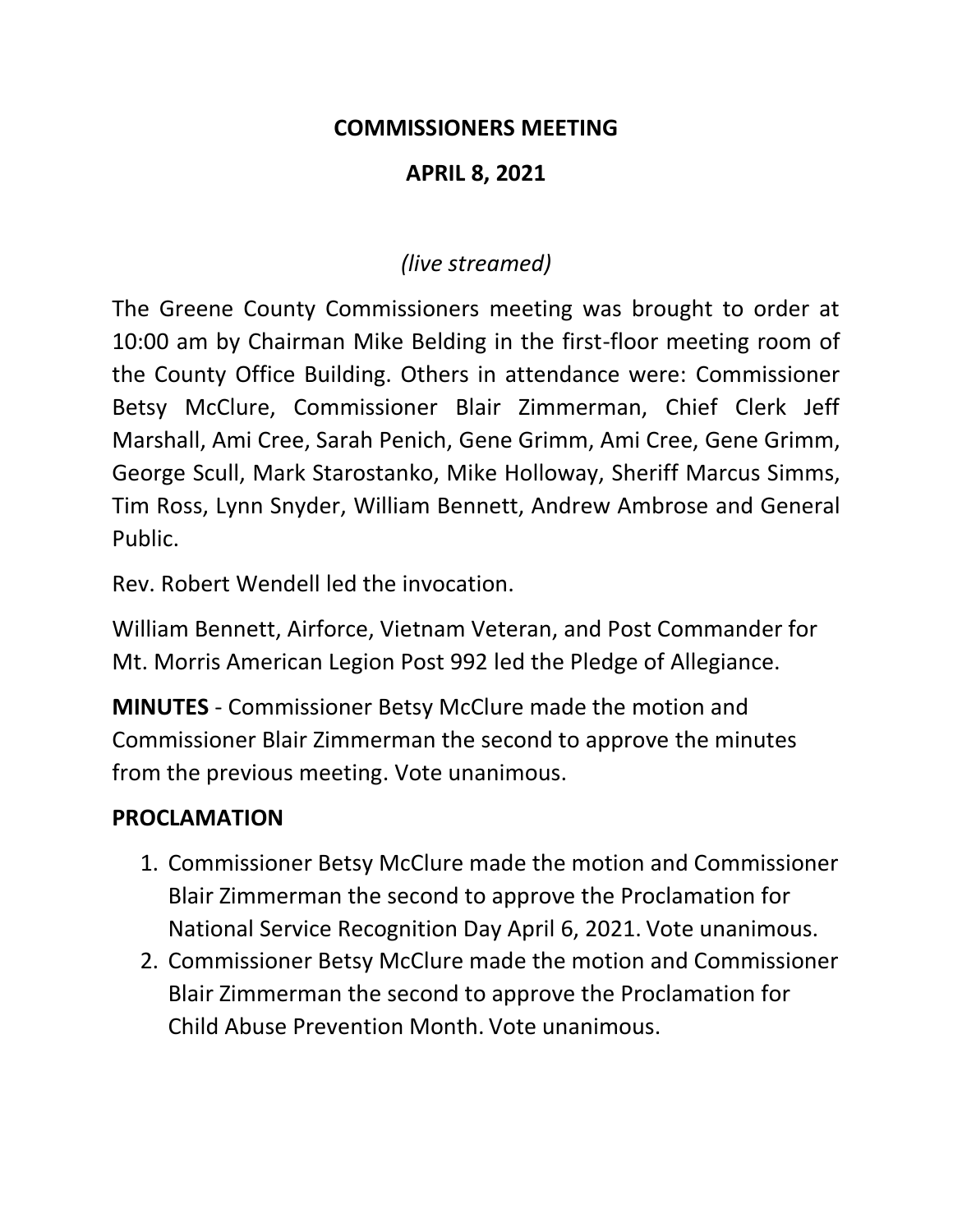### **FINANCE AND ADMINISTRATION**

- 1. Commissioner Betsy McClure made the motion and Commissioner Blair Zimmerman the second to approve the Emergency Declaration as of 3/24/2021 for the remediation of the Airport Administration Building following the fire. Vote unanimous.
- 2. Commissioner Betsy McClure made the motion and Commissioner Blair Zimmerman the second to approve to waive the delinquent taxes on Parcel #17-12-147, Parcel #17-12-153, and Parcel #17-10- 336 located in Morgan Township. Morgan Township Board of Supervisors and Jefferson-Morgan Scholl District Board of Directors voted on and approved these waivers. Vote unanimous.
- 3. Commissioner Betsy McClure made the motion and Commissioner Blair Zimmerman the second to approve the receipt of RFP response for Broadband Expansion in Southern Greene County from Windstream. Vote unanimous.

# **CDBG**

- 1. Commissioner Betsy McClure made the motion and Commissioner Blair Zimmerman the second to approve Federal Fiscal Year 2020 CDBG Entitlement Contract for \$570,008.00. Vote unanimous.
- 2. Commissioner Betsy McClure made the motion and Commissioner Blair Zimmerman the second to approve a Cooperation Agreement for Franklin Township for the CDBG-CV 2020. Vote unanimous.
- 3. Commissioner Betsy McClure made the motion and Commissioner Blair Zimmerman the second to approve a Cooperation Agreement for Franklin Township for the CDBG 2020 Program, contingent upon Township approval. Vote unanimous.
- 4. Commissioner Betsy McClure made the motion and Commissioner Blair Zimmerman the second to approve a Cooperation Agreement for Cumberland Township for the CDBG 2020 and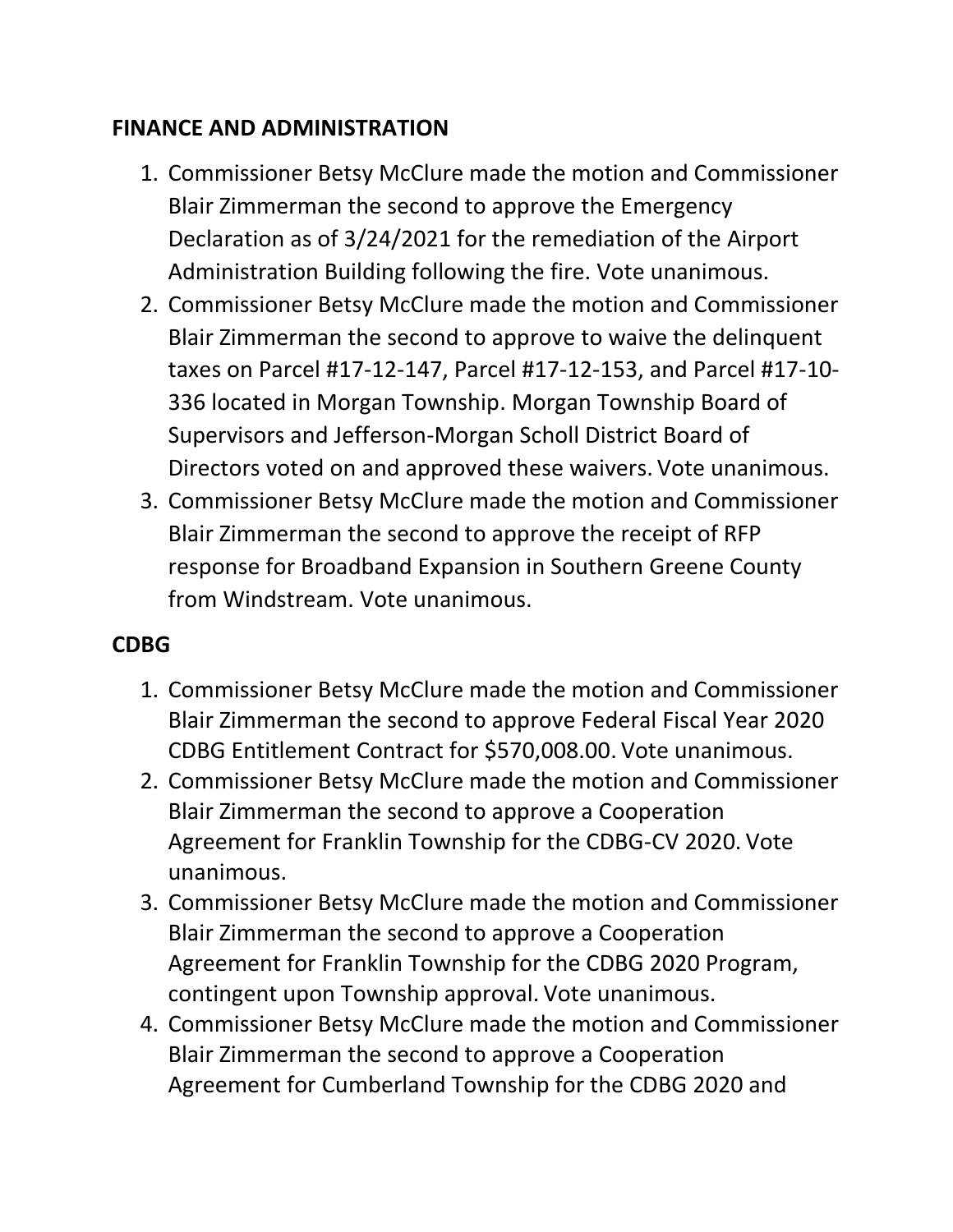CDBG-CV 2020 Program, contingent upon Township approval. Vote unanimous.

- 5. Commissioner Betsy McClure made the motion and Commissioner Blair Zimmerman the second to approve a Cooperation Agreement for Waynesburg Borough for the CDBG 2020 and CDBG-CV 2020 Program, contingent upon Borough approval. Vote unanimous.
- 6. Commissioner Betsy McClure made the motion and Commissioner Blair Zimmerman the second to approve the Proclamation for Fair Housing Month. Vote unanimous.
- 7. Commissioner Betsy McClure made the motion and Commissioner Blair Zimmerman the second to approve the Fair Housing Resolution in conjunction with Article VIII of the Civil Rights Act of 1968 and the Pennsylvania Human Relations Act. Vote unanimous.
- 8. Commissioner Betsy McClure made the motion and Commissioner Blair Zimmerman the second to approve an Extension of Agreement for Fair Housing Services with Southwestern Pennsylvania Legal Services, Inc. Fair Housing Law Center for a cost not to exceed \$6,000. Vote unanimous.
- 9. Commissioner Betsy McClure made the motion and Commissioner Blair Zimmerman the second to approve the guidelines for the Forgivable Advance for Small Businesses Assistance (FASBA). Vote unanimous.

# **COUNTY DEVELOPMENT**

- 1. Commissioner Betsy McClure made the motion and Commissioner Blair Zimmerman the second to approve the PA Department of Conservation and Natural Resources Resolution for the Greensboro Swimming Pool Enclosure. Vote unanimous.
- 2. Commissioner Betsy McClure made the motion and Commissioner Blair Zimmerman the second to approve the PA Department of Conservation and Natural Resources Resolution for the Waynesburg-Wisecarver Trail Connector. Vote unanimous.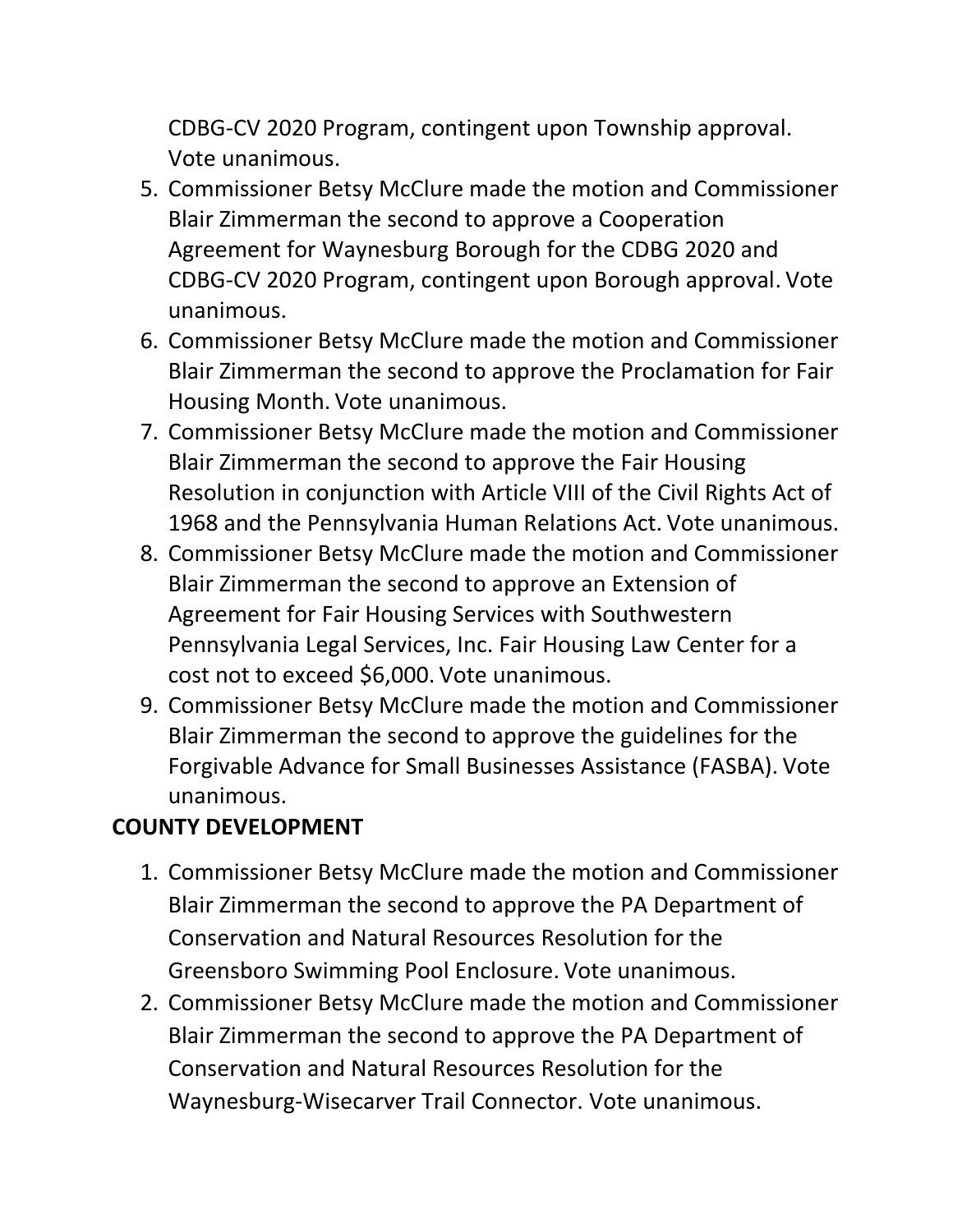### **DISTRICT ATTORNEY**

1. Commissioner Betsy McClure made the motion and Commissioner Blair Zimmerman the second to approve to accept the 2020-2022 RASA/VOJO Grant award in the amount of \$87,750.00. Vote unanimous.

# **DRUG AND ALCOHOL**

1. Commissioner Betsy McClure made the motion and Commissioner Blair Zimmerman the second to approve the Acknowledgement of the signed Agency Letter of Agreement with East End United Community Center for the Pennsylvania 21st Century Community Learning Centers program at Central Greene School District 6th-8th grade after school program and summer programming. Vote unanimous.

#### **HUMAN SERVICES**

1. Commissioner Betsy McClure made the motion and Commissioner Blair Zimmerman the second to approve the FY19/20 MATP (Medical Assistance Transportation Program) Final Allocation of \$629,459. Vote unanimous.

#### **IT**

1. Commissioner Betsy McClure made the motion and Commissioner Blair Zimmerman the second to approve to request service from Kinetic to evaluate the County Office Building for Fiber Optic Internet. Cost will be \$307.75 plus tax/month. This service will replace a higher cost lower bandwidth line. Vote unanimous.

### **MENTAL HEALTH AND INTELLECTUAL DISABILITIES**

1. Commissioner Betsy McClure made the motion and Commissioner Blair Zimmerman the second to approve the FY20/21 contract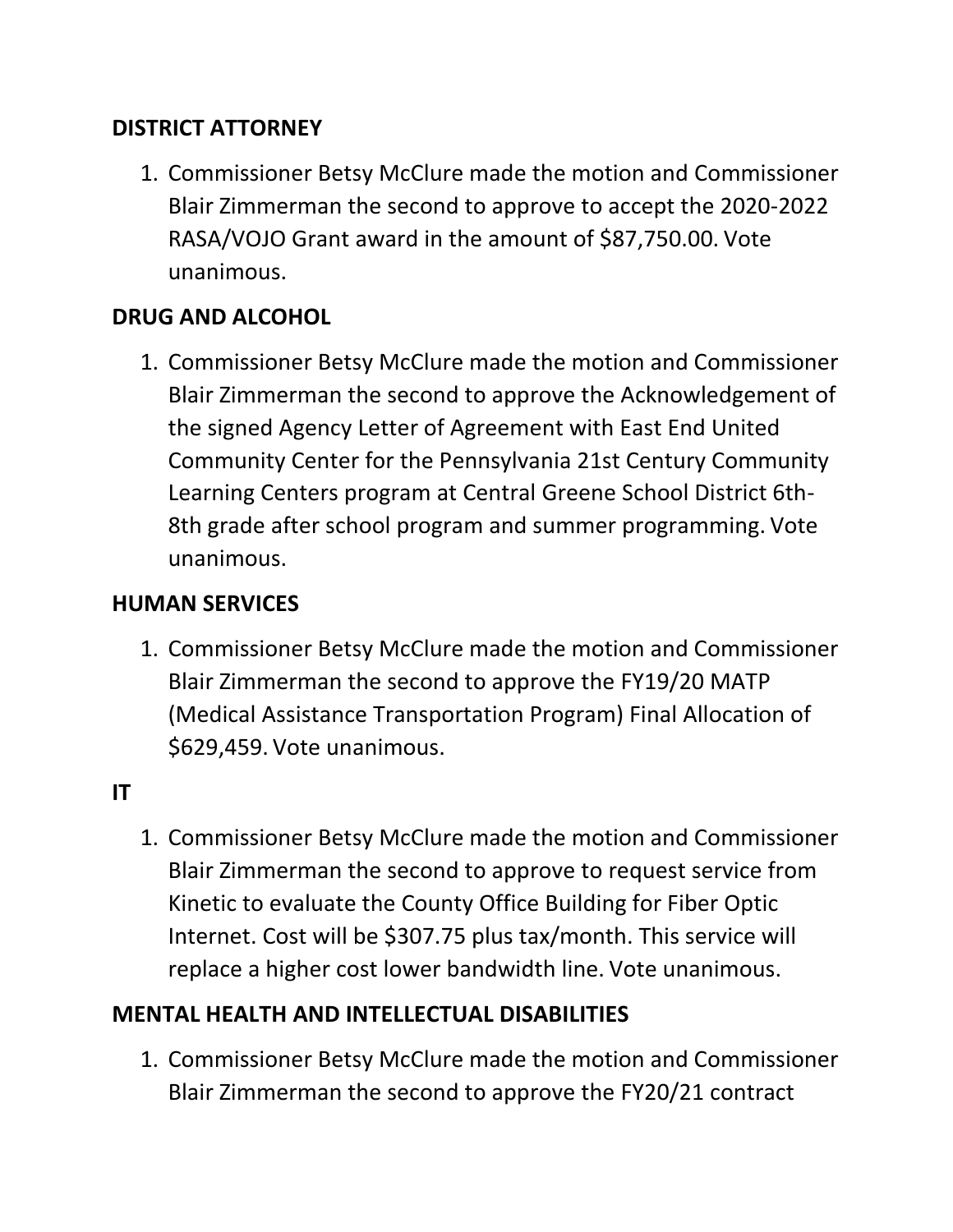with Scott B. Roberts, MA not to exceed \$1,000 for psychological evaluations Vote unanimous.

## **SHERIFF**

1. Commissioner Betsy McClure made the motion and Commissioner Blair Zimmerman the second to approve the Agreement between X32 Temple Canine Training LLC and Greene County Sheriff's Department for canine maintenance training in narcotics and utility/patrol for Police Department's handler(s). The cost will be \$1,800 per year for 52 sessions. Vote unanimous.

# **TRANSPORTATION**

1. Commissioner Betsy McClure made the motion and Commissioner Blair Zimmerman the second to approve to authorize the sale of following, 12 passenger and wheelchair accessible buses: Vote unanimous.

| Bus # | VIN#              | Make        | Model | Year |
|-------|-------------------|-------------|-------|------|
|       |                   |             |       |      |
| 47    | 1FDWE4FL6GDC13604 | <b>FORD</b> | E450  | 2016 |
| 84    | 1FDFE4FL0DDA30906 | <b>FORD</b> | E450  | 2013 |
| 85    | 1FDFE4FL2DDA30907 | <b>FORD</b> | E450  | 2013 |
| 86    | 1FDFE4FL4DDA30908 | <b>FORD</b> | E450  | 2013 |
| 88    | 1FDEE4FL3EDA05544 | <b>FORD</b> | E450  | 2014 |
| 89    | 1FDEE4FL5EDAO5545 | <b>FORD</b> | E450  | 2014 |
| 90    | 1FDEE4FL1EDA05543 | <b>FORD</b> | E450  | 2014 |

#### **VETERANS AFFAIRS**

1. Commissioner Betsy McClure made the motion and Commissioner Blair Zimmerman the second to approve the following 5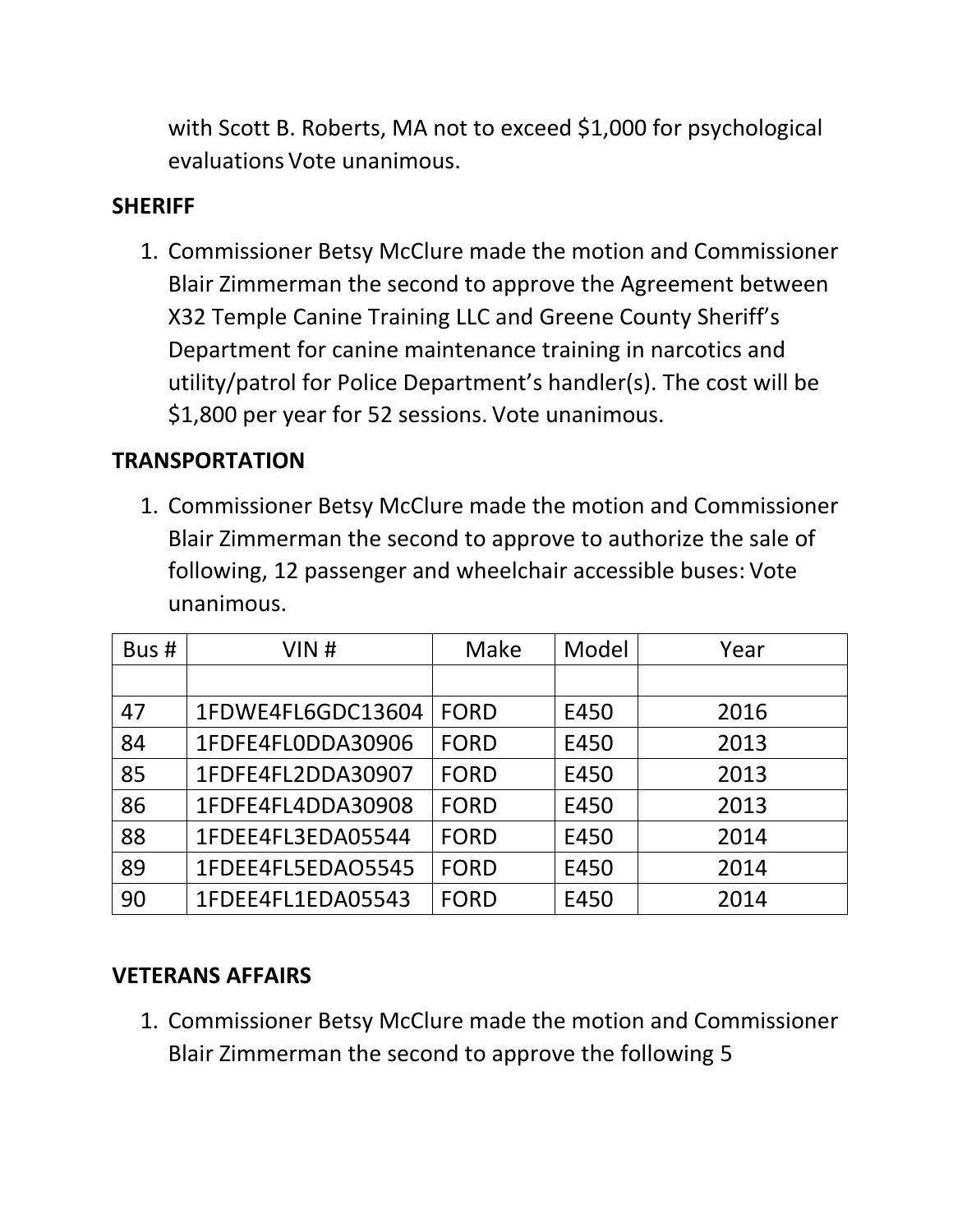agreements for the care and maintenance of 576 veterans' graves at \$3.00 per grave for a total amount of \$1,728: Vote unanimous.

| Cemetery           | Located              | Graves | Amount   |
|--------------------|----------------------|--------|----------|
| <b>Blacksville</b> | Wayne                | 105    | \$315.00 |
|                    | Township             |        |          |
| Mt. Pleasant       | Whiteley             | 19     | \$57.00  |
|                    | Township             |        |          |
| Monongahela Hill   | Monongahela          | 251    | \$753.00 |
|                    | Township             |        |          |
| <b>Hewitt</b>      | <b>Rices Landing</b> | 190    | \$570.00 |
|                    | <b>Borough</b>       |        |          |
| Macedonia          | Jackson              | 11     | \$33.00  |
|                    | Township             |        |          |

#### **NOTICES**

- 1. Consol filed an application with PA DEP for a mining activity permit for Enlow Fork Mine located in Richhill and Morris Township.
- 2. Eastern Gas Transmission and Storage, Inc requires an amendment to the Supply Header Project Restoration Plan and FERC Scoping.
- 3. EQT submitted a permit Application to Drill and Operate an Unconventional Well for King Hippo Wells 2H, 4H, 6H, and 10H located in Richhill Township.
- 4. Pennsylvania Public Utility Commission request that PUC No. A-2017-2584532 be reactivated to complete the S.R. 0018 to Holbrook Water Line Extension Norfolk railroad crossing associated with this project in 2022. Located in Center Township.
- 5. Consol is presently conducting underground mining operations at the Enlow Fork Mine under Permit #30841317 in the Richhill Township, Aleppo Township and Morris Township area.